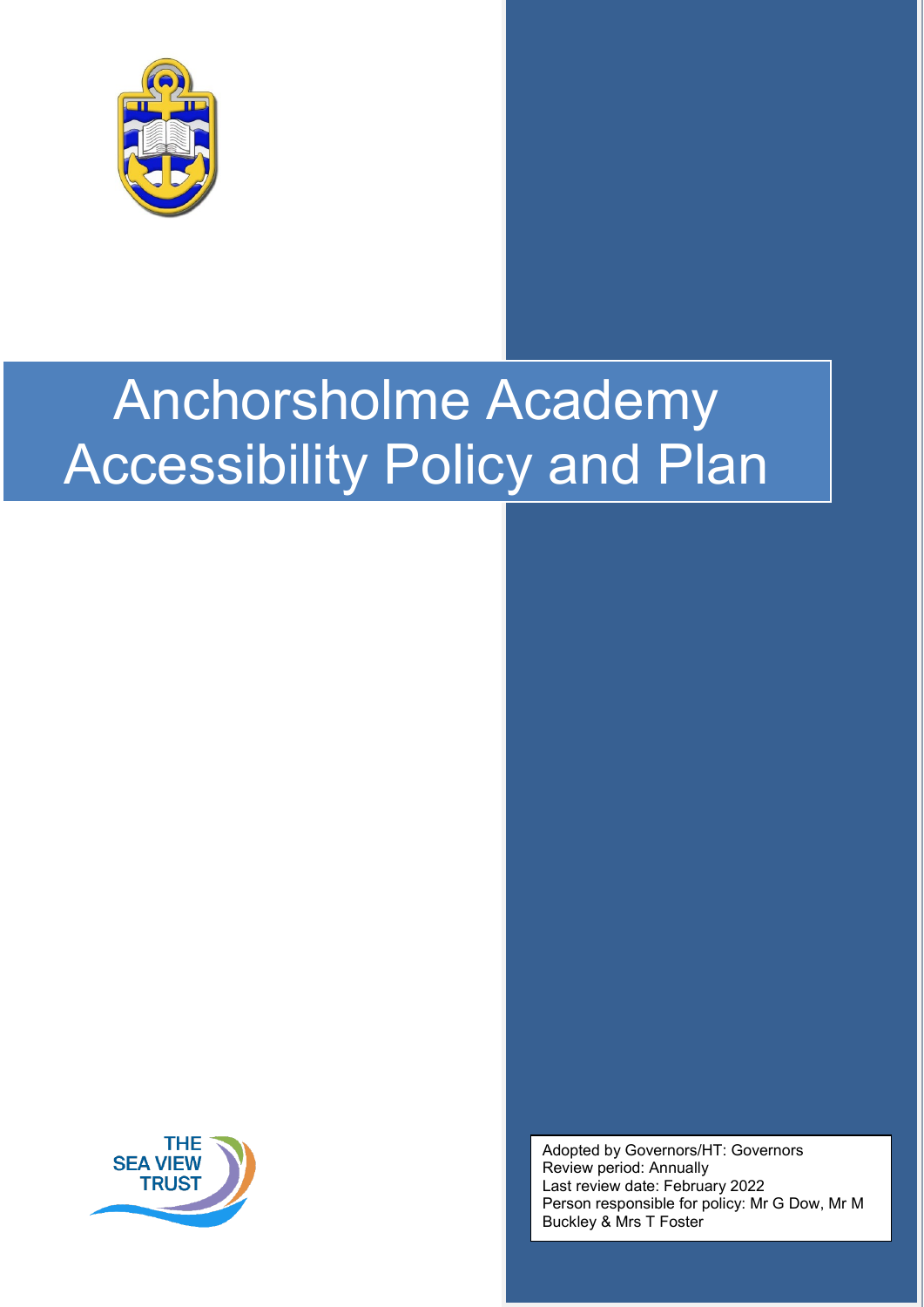## **Introduction**

This Accessibility Policy and Plan are drawn up in compliance with current legislation and requirements as required under Schedule 10 of the Equality Act 2010. The purpose of this plan is to increase the extent to which disabled pupils can participate in the curriculum and to improve the physical environment of the school to enable disabled pupils to take better advantage of education, benefits, facilities and services provided.

The key duties placed on schools are: -

- $\cdot \cdot$  Not to treat disabled students less favourably for a reason related to their disability
- $\cdot \cdot$  To make reasonable adjustments for disabled students, so that they are not at a substantial disadvantage
- Plan to increase access for disabled students
- \* To improve the availability of accessible information to disabled pupils

Anchorsholme Academy is committed to providing an accessible environment which values and includes all pupils, staff, parents and visitors regardless of their education, physical, sensory, social, spiritual, emotional and cultural needs. We are committed to challenging negative attitudes about disability and accessibility and to developing a culture of awareness, tolerance and inclusion.

## **Definition of Disability**

The Equality Act 2010 states that a disability is defined as when a person has a 'physical or mental impairment which has a substantial and long-term adverse effect on that person's ability to carry out normal day to day activities.

A disability can arise from a range of impairments which can include sensory impairments, such as those affecting sight or hearing, learning disabilities, behaviour problems and some medical conditions including diabetes, severe asthma, epilepsy, chronic fatigue syndrome, cancer and any other ongoing condition such as colitis. This list is not exhaustive and further guidance must be sought from the Equality Act 2010 to determine whether a person meets the definition of disability.

## **Key Objectives**

To create an environment which enables children with a disability to participate fully in the school community by identifying and eliminating barriers that could prevent this from happening. Through its Accessibility Plan, Anchorsholme Academy and its Governors aim to:

- $\cdot \cdot$  Increase the extent to which disabled pupils can participate in the curriculum:
- ❖ Improve the physical environment of schools to enable disabled pupils to take better advantage of education, benefits, facilities and services provided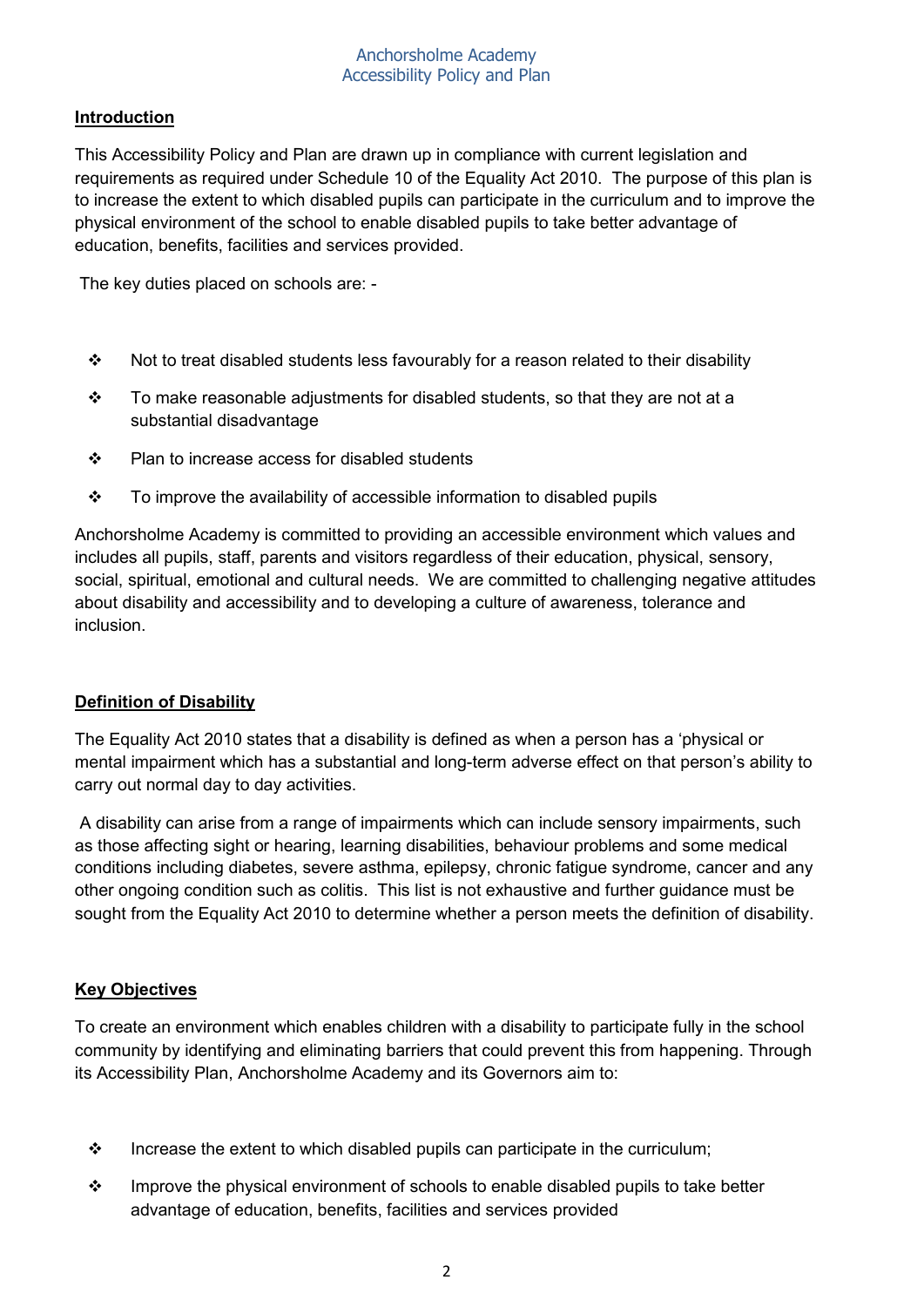- $\cdot \cdot$  Improve the availability of accessible information to disabled pupils, which is provided to students who are not disabled. This should take into account the views expressed by students or parents about their preferred means of communication.
- $\div$  Ongoing awareness training for all staff and students in the matter of disability discrimination and the potential need to inform attitudes on this matter.
- ❖ Publish an Accessibility Plan (see below).

## **The Accessibility Plan**

Anchorsholme Academy and its Governors are committed to providing a fully accessible environment. The Accessibility Plan will be updated annually. The Plan will contain relevant actions to:

- $\cdot$  Improve access to the physical environment of the academy, adding specialist facilities as necessary. This will include reasonable adjustments to the physical environment and physical aids to access education in the classroom.
- $\div$  Improve and make reasonable adjustments to the delivery of written information to students, staff, parents and visitors to the academy. Examples might include hand-outs, information about the academy and academy events. The information should be made available in various preferred formats within a reasonable timeframe.
- $\div$  Increase access to the curriculum for pupils with a disability, expanding and making reasonable adjustments to the curriculum. Incorporate reference to accessibility within curriculum planning documents and within Schemes of Work. This covers teaching and learning and the wider curriculum such as participation in after school clubs, leisure and cultural activities or school visits. It also covers the provision of specialist aid and equipment, which may assist these pupils in accessing the curriculum.

Pupils with a statement of special educational needs, or an Education Health and Care Plan, have a personalised and differentiated curriculum supported by appropriate resources and support from a trained adult. Resources are updated with the needs of the pupils in mind. Health Care Plans are in place for specific children with disabilities. The Academy will provide adequate resources for implementing plans, ensuring pupils are sufficiently supported.

Anchorsholme Academy is committed to developing a culture of inclusion, support and awareness. Wherever possible, teaching staff will adapt their lesson plans and the curriculum to allow all pupils to reach their full potential and receive the support they need.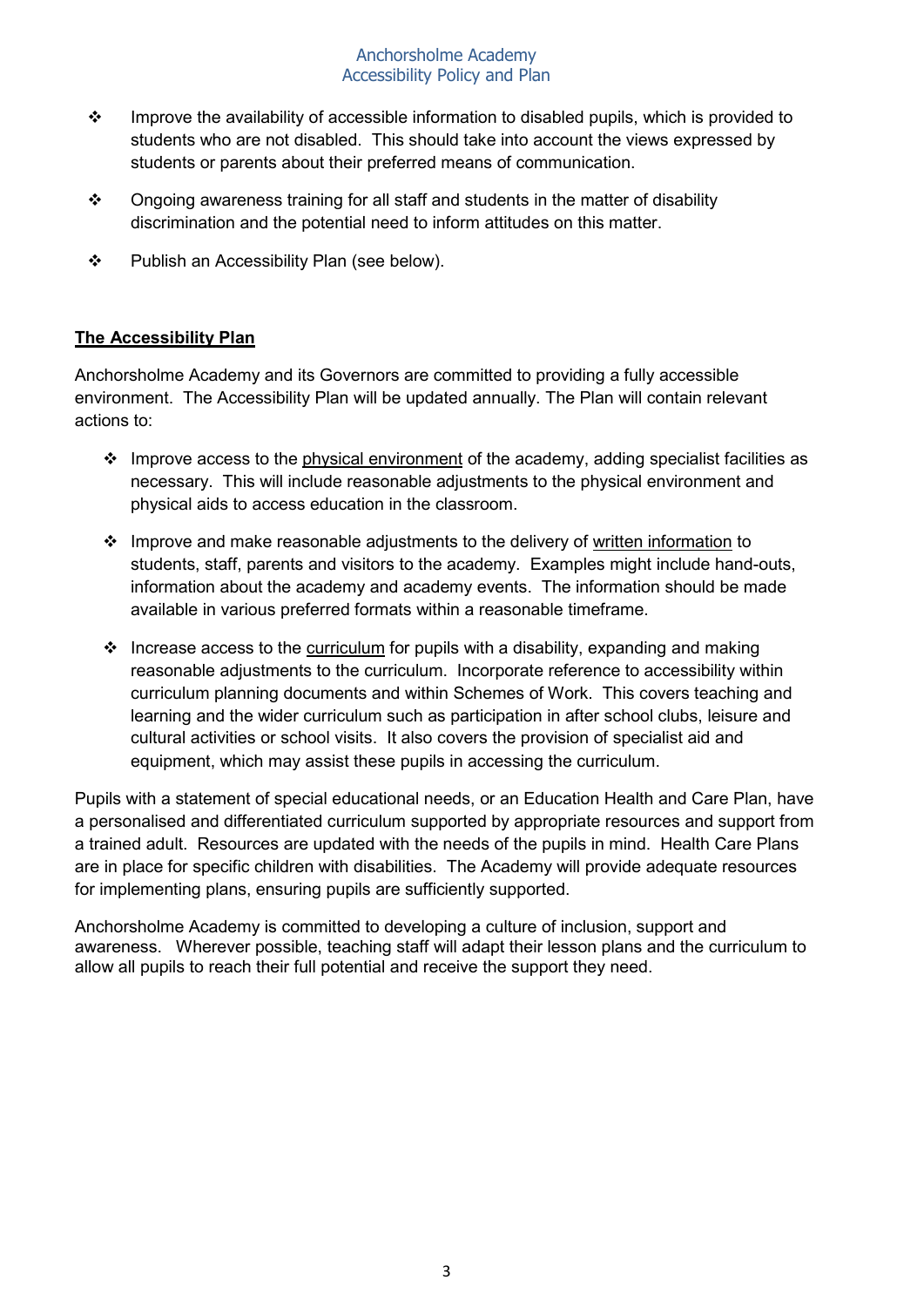| <b>Target</b>                                                               | <b>Strategies</b>                                                                                                                                                                                                                                                                                                                                                        | <b>Time-scale</b>      | <b>Responsibility</b>                                                                      | <b>Success Criteria</b>                                                                                                                                         |
|-----------------------------------------------------------------------------|--------------------------------------------------------------------------------------------------------------------------------------------------------------------------------------------------------------------------------------------------------------------------------------------------------------------------------------------------------------------------|------------------------|--------------------------------------------------------------------------------------------|-----------------------------------------------------------------------------------------------------------------------------------------------------------------|
| Increase confidence<br>of all staff in<br>differentiating the<br>curriculum | Be aware of staff training needs on<br>curriculum access Assign CPD for<br>dyslexia friendly classrooms, Autistic<br>Spectrum Disorder (ASD) friendly<br>classrooms and differentiation<br>Online learning offered from<br><b>Graduated Approach on FYI</b><br>Blackpool website. Additional<br>training for TAs being arranged with<br><b>Blackpool Inclusion Team.</b> | 2021-2022              | Headteacher<br><b>SENDCO</b>                                                               | Raised staff confidence in strategies for<br>differentiation and increased pupil<br>participation.<br>Improved attainment outcomes for all<br>groups of pupils. |
| Use ICT software to<br>support learning                                     | Make sure software installed where<br>needed with ICT manager<br>Additional iPad/laptops as<br>needed.<br>Whole school use of ICT<br>programmes e.g. Hit The Button<br>and TTRS<br>SEND programmes e.g. IDL<br>installed and used daily.<br>Discrete ICT lessons for all KS"<br>children in ICT suite.                                                                   | 2021-2022              | Headteacher<br><b>ICT Subject Leader</b><br>and support ICT<br>assistant.<br><b>SENDCO</b> | Wider use of ICT resources in classrooms.<br>ICT used as an additional aid for less<br>able children                                                            |
| All educational visits<br>to be accessible to all                           | Develop guidance for staff on<br>making trips accessible. Ensure<br>each new venue is vetted for<br>appropriateness. Class teachers to                                                                                                                                                                                                                                   | Ongoing as<br>required | Headteacher<br><b>EVC Leader</b><br>SENDCO as needed                                       | All pupils in school able to access all<br>educational visits and take part in a range<br>of activities                                                         |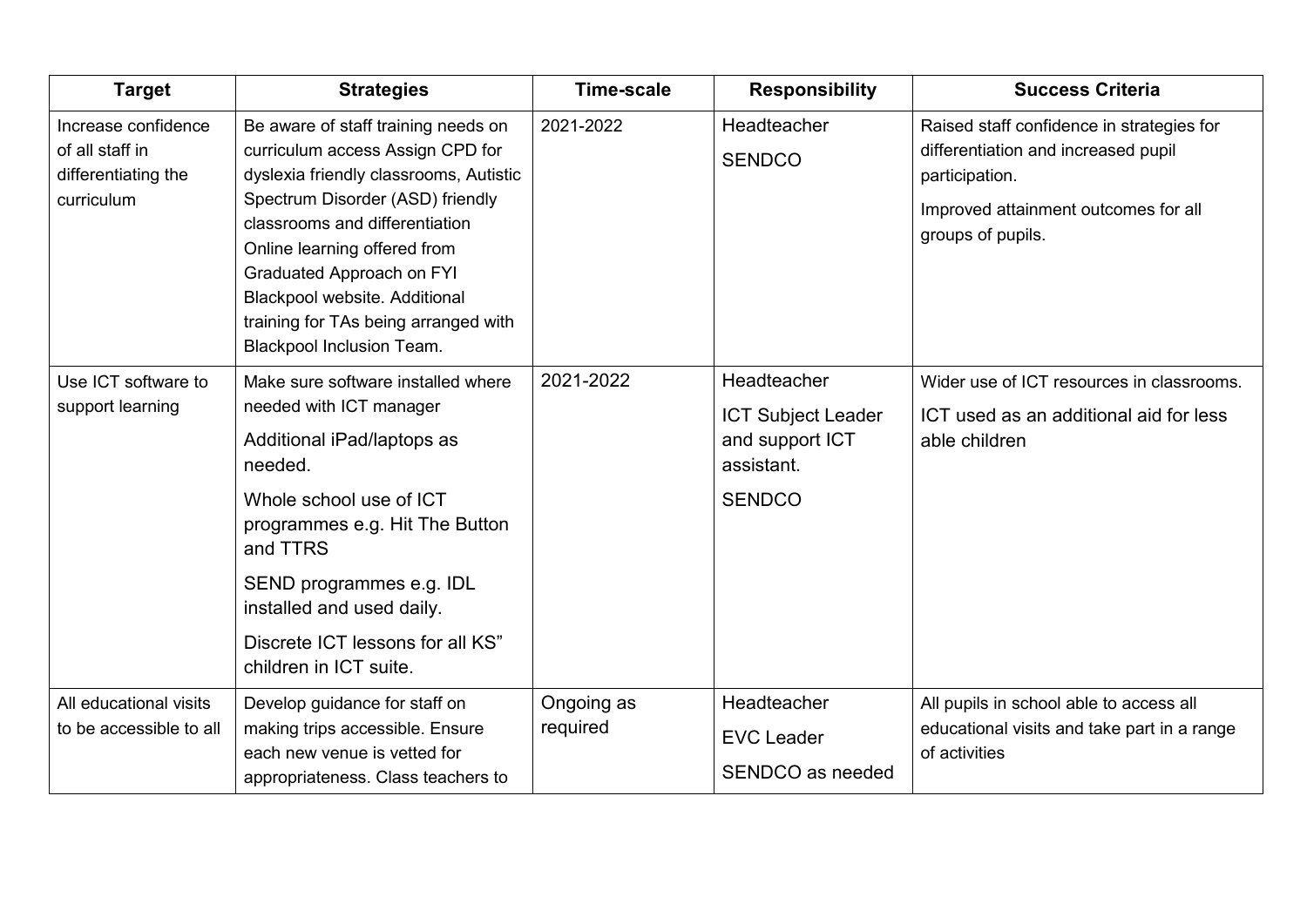|                                                                           | complete risk assessment for all trips<br>and have verified by EVC.                                                                                                                                                                                                                                 |                      | <b>Class teachers</b>                                        |                                                                                                                                                   |
|---------------------------------------------------------------------------|-----------------------------------------------------------------------------------------------------------------------------------------------------------------------------------------------------------------------------------------------------------------------------------------------------|----------------------|--------------------------------------------------------------|---------------------------------------------------------------------------------------------------------------------------------------------------|
| Review information to<br>parents/carers to<br>ensure it is<br>accessible. | Provide information and letters in<br>clear print in "simple" English School<br>office will support and help parents<br>to access information and complete<br>school forms.<br>New clear website of information.<br>Information sent via Parent App.<br>Paper copies of letters given as<br>needed. | On-going as required | <b>School Office</b><br>ICT manager<br><b>Class teachers</b> | All parents receive information in a form<br>that they can access. All parents<br>understand what are the headlines of the<br>school information. |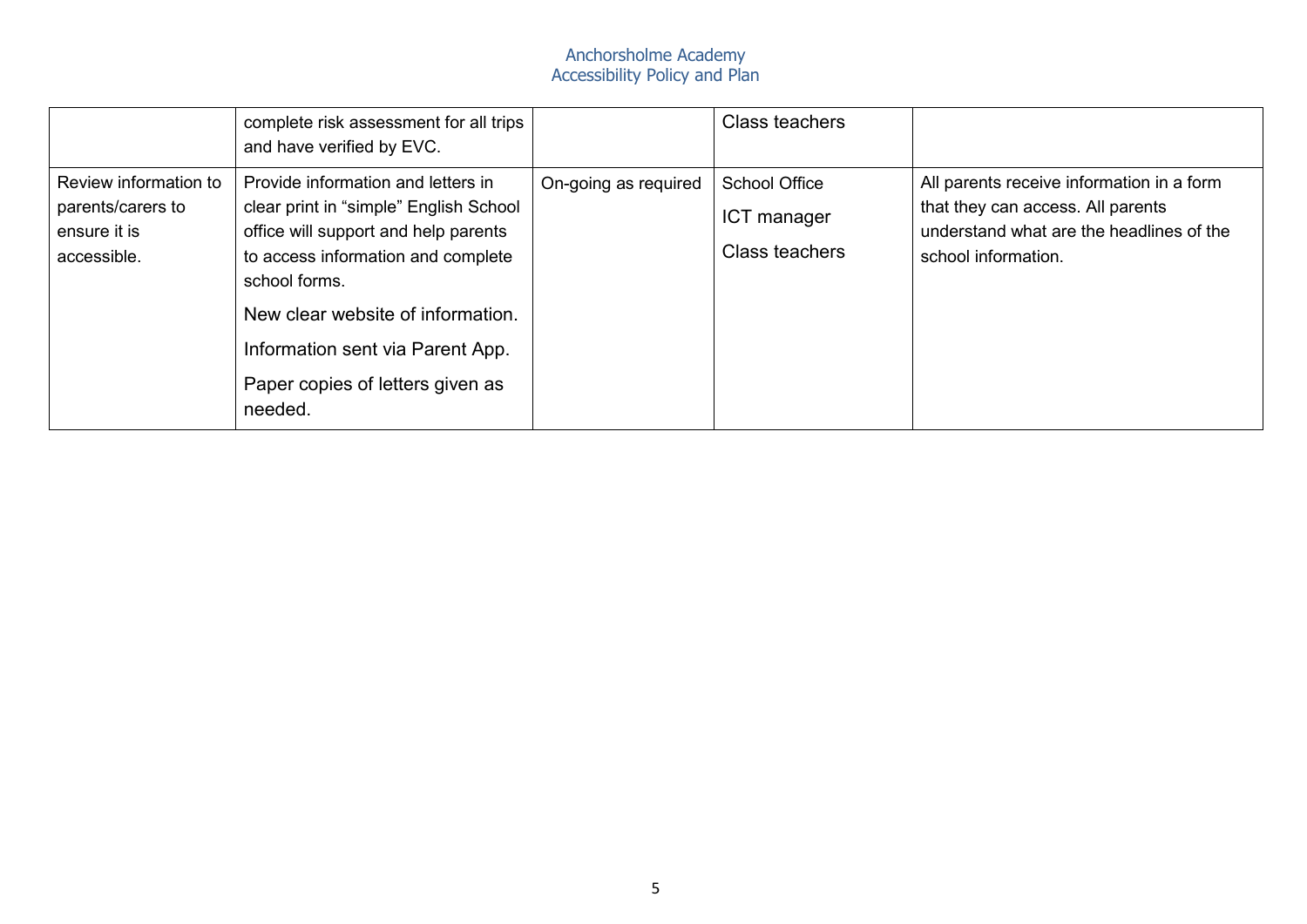| Improve the delivery<br>of information in<br>writing in an<br>appropriate format                                        | Provide suitably enlarged, clear print<br>and use matt laminates for pupils<br>with a visual impairment. Coloured<br>overlays as required. Good<br>communication between SENDCO,<br>parents and class teacher to ensure<br>needs are known and met. Support<br>from VI lead at Blackpool Inclusion<br>Team as needed. | Ongoing as<br>needed                                  | <b>SENDCO and class</b><br>teachers             | Excellent communication. Ongoing<br>appropriate use of resources. Advice<br>from external professionals.                                                                                                                                                                      |
|-------------------------------------------------------------------------------------------------------------------------|-----------------------------------------------------------------------------------------------------------------------------------------------------------------------------------------------------------------------------------------------------------------------------------------------------------------------|-------------------------------------------------------|-------------------------------------------------|-------------------------------------------------------------------------------------------------------------------------------------------------------------------------------------------------------------------------------------------------------------------------------|
| Ensure all staff are<br>aware of guidance<br>on accessible<br>formats                                                   | Guidance to staff on dyslexia and<br>accessible information. Wide range<br>of information and resources on k<br>drive at school. Advice form the<br>Inclusion team as needed.                                                                                                                                         | On-going as<br>needed.                                | <b>SENDCO</b>                                   | Staff produce appropriate, supportive<br>resources for pupils following advice from<br>external professionals. Good<br>communication between staff and<br>parents.                                                                                                            |
| Provide information<br>in other languages<br>for pupils or<br>prospective pupils                                        | Access to translators, sign language<br>interpreters to be considered and<br>offered if possible. External support<br>sought for translation as needed.                                                                                                                                                               | As required                                           | <b>SENDCO</b>                                   | Pupils and/or parents feel welcomed,<br>supported and included.<br>Improved pupil attainment outcomes for<br>EAL.                                                                                                                                                             |
| The school is aware<br>of the access needs<br>of disabled pupils,<br>staff, governors,<br>parent/carers and<br>visitors | To create access plans for individual<br>disabled pupils as part of the<br>IEP/EHCP process when required.<br>Be aware of staff, governors and<br>parents access needs and meet as<br>appropriate Consider access needs<br>during recruitment process                                                                 | As required<br>Induction and on-<br>going if required | Headteacher<br>Site supervisor<br><b>SENDCO</b> | IEP/EHCPs in place for disabled pupils<br>and all staff aware of pupils needs. All<br>staff and governors feel confident their<br>needs are met. Parents have full access<br>to all school activities. Access issues do<br>not influence recruitment and retention<br>issues. |